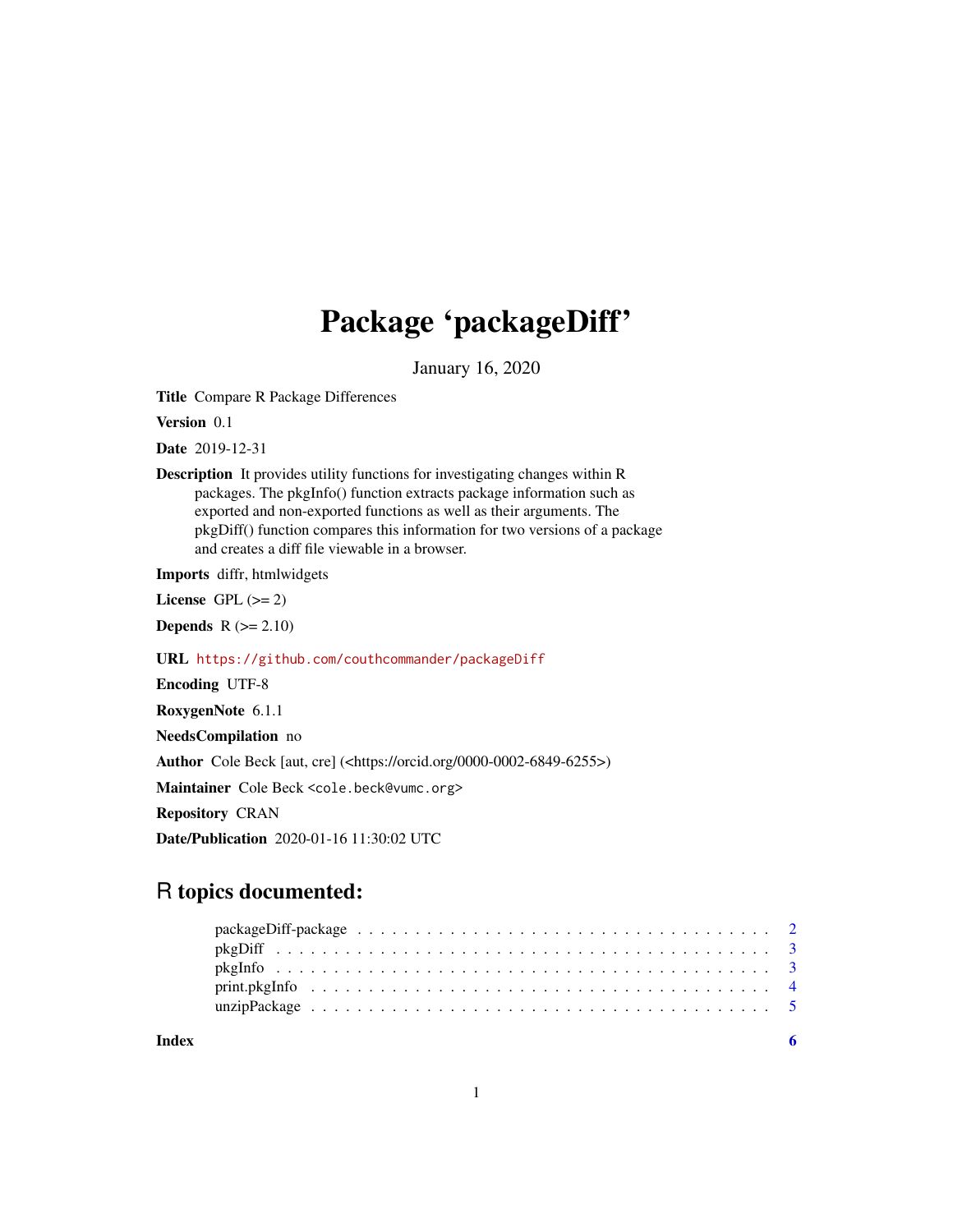<span id="page-1-0"></span>packageDiff-package *Package Diff*

#### Description

It provides utility functions for investigating changes within R packages. The pkgInfo function extracts package information such as exported and non-exported functions as well as their arguments. The pkgDiff function compares this information for two versions of a package and creates a diff file viewable in a browser.

#### Details

This package is experimental. Please submit bugs to [https://github.com/couthcommander/](https://github.com/couthcommander/packageDiff) [packageDiff](https://github.com/couthcommander/packageDiff).

#### Author(s)

Cole Beck <cole.beck@vumc.org>

Maintainer: Cole Beck <cole.beck@vumc.org>

#### See Also

Useful links:

• <https://github.com/couthcommander/packageDiff>

#### Examples

```
tar1 <- system.file("examples", "yaml_2.1.18.tar.gz", package = "packageDiff")
tar2 <- system.file("examples", "yaml_2.1.19.tar.gz", package = "packageDiff")
a <- pkgInfo(tar1)
b <- pkgInfo(tar2)
pkgDiff(a, b)
```

```
a <- pkgInfo('https://cran.r-project.org/src/contrib/Archive/yaml/yaml_2.1.18.tar.gz')
b <- pkgInfo('https://cran.r-project.org/src/contrib/Archive/yaml/yaml_2.1.19.tar.gz')
pkgDiff(a, b)
```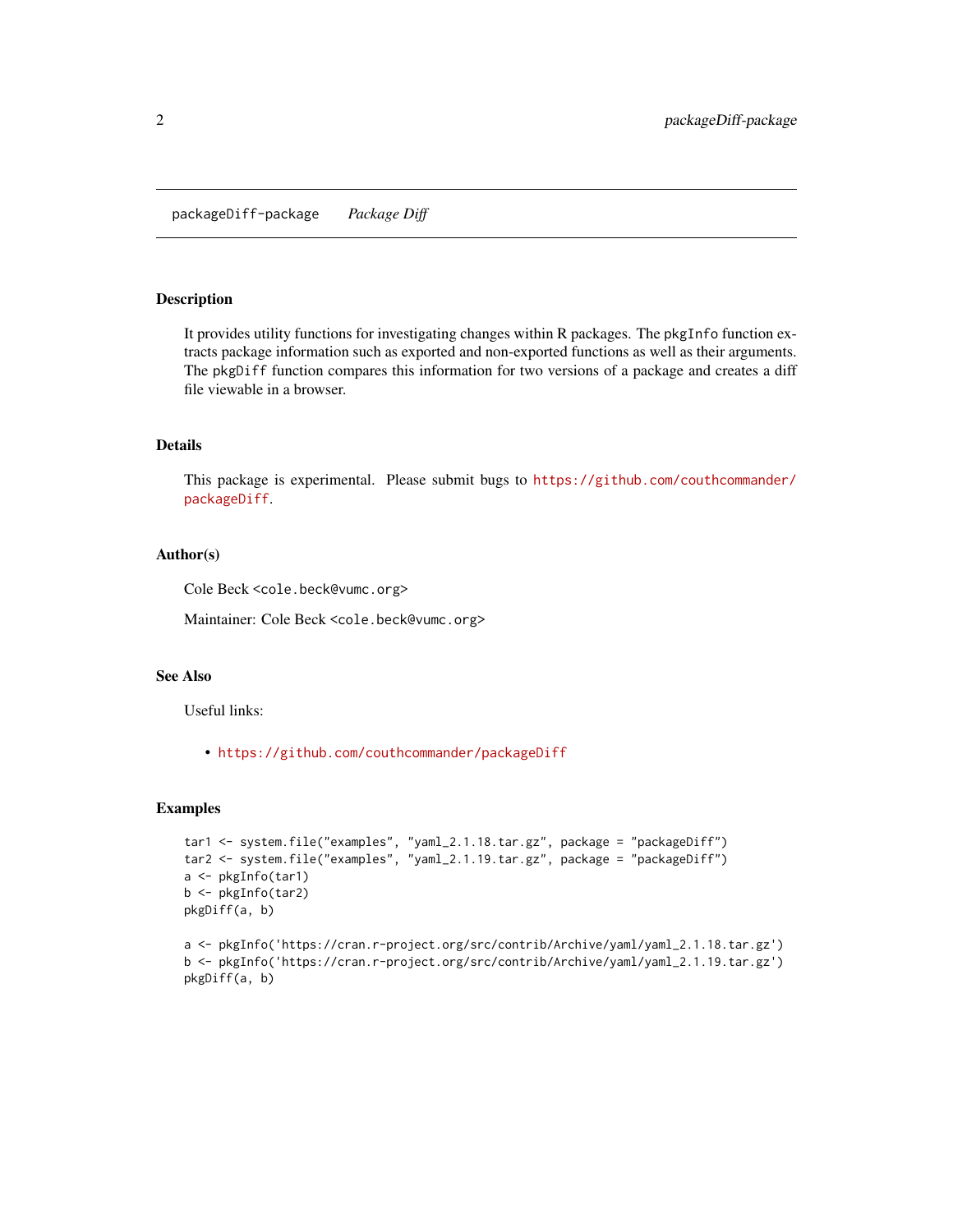<span id="page-2-0"></span>

#### Description

This function compares version changes within packages.

#### Usage

 $pkgDiff(a, b, doc = TRUE, width = 80)$ 

#### Arguments

| a     | First package, a 'pkgInfo' object.    |
|-------|---------------------------------------|
| h     | Second package, a 'pkgInfo' object.   |
| doc   | Include documentation in diff output. |
| width | Output width.                         |

#### Details

Generate diffs between package information.

#### Value

'diffr' object is open in browser

#### Examples

```
tar1 <- system.file("examples", "yaml_2.1.18.tar.gz", package = "packageDiff")
tar2 <- system.file("examples", "yaml_2.1.19.tar.gz", package = "packageDiff")
a <- pkgInfo(tar1)
b <- pkgInfo(tar2)
pkgDiff(a, b)
```
pkgInfo *Extract Package Information*

#### Description

This function extracts information from an R package.

#### Usage

pkgInfo(pkg, leaveRemains = FALSE)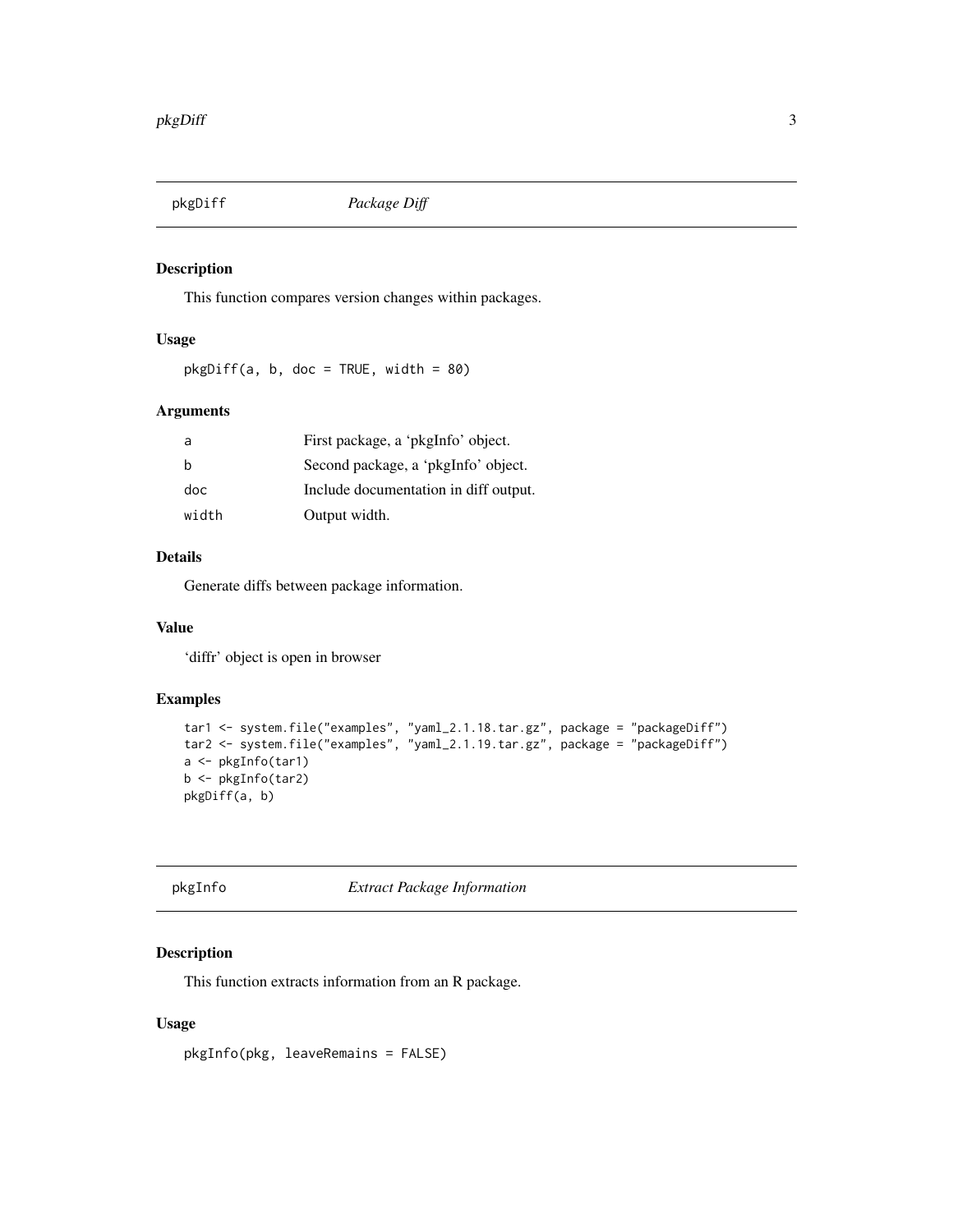#### <span id="page-3-0"></span>Arguments

| pkg          | The compressed (tar.gz) build file of an R package. |
|--------------|-----------------------------------------------------|
| leaveRemains | Keep decompressed package in temp directory.        |

#### Details

Generate package information from its build file.

#### Value

| Package           | Package name                           |  |
|-------------------|----------------------------------------|--|
| Version           | Version number                         |  |
| Imports           | Imported packages                      |  |
| Suggests          | Suggested packages                     |  |
| ImportedFunctions |                                        |  |
|                   | Functions imported from other packages |  |
| ExportedFunctions |                                        |  |
|                   | Functions exported from package        |  |
| AllFunctions      | All defined functions                  |  |
| FormalArgs        | Function arguments                     |  |
| Data              | Dimension information on data sets     |  |
| documentation     | Full package documentation             |  |

#### Examples

```
tarfile <- system.file("examples", "acepack_1.3-3.3.tar.gz", package = "packageDiff")
info <- pkgInfo(tarfile)
```

```
url <- 'https://cran.r-project.org/src/contrib/Archive/acepack/acepack_1.3-3.3.tar.gz'
info <- pkgInfo(url)
```
print.pkgInfo *Print Package Information*

#### Description

Print method for 'packageInfo' class.

#### Usage

```
## S3 method for class 'pkgInfo'
print(x, doc = FALSE, ...)
```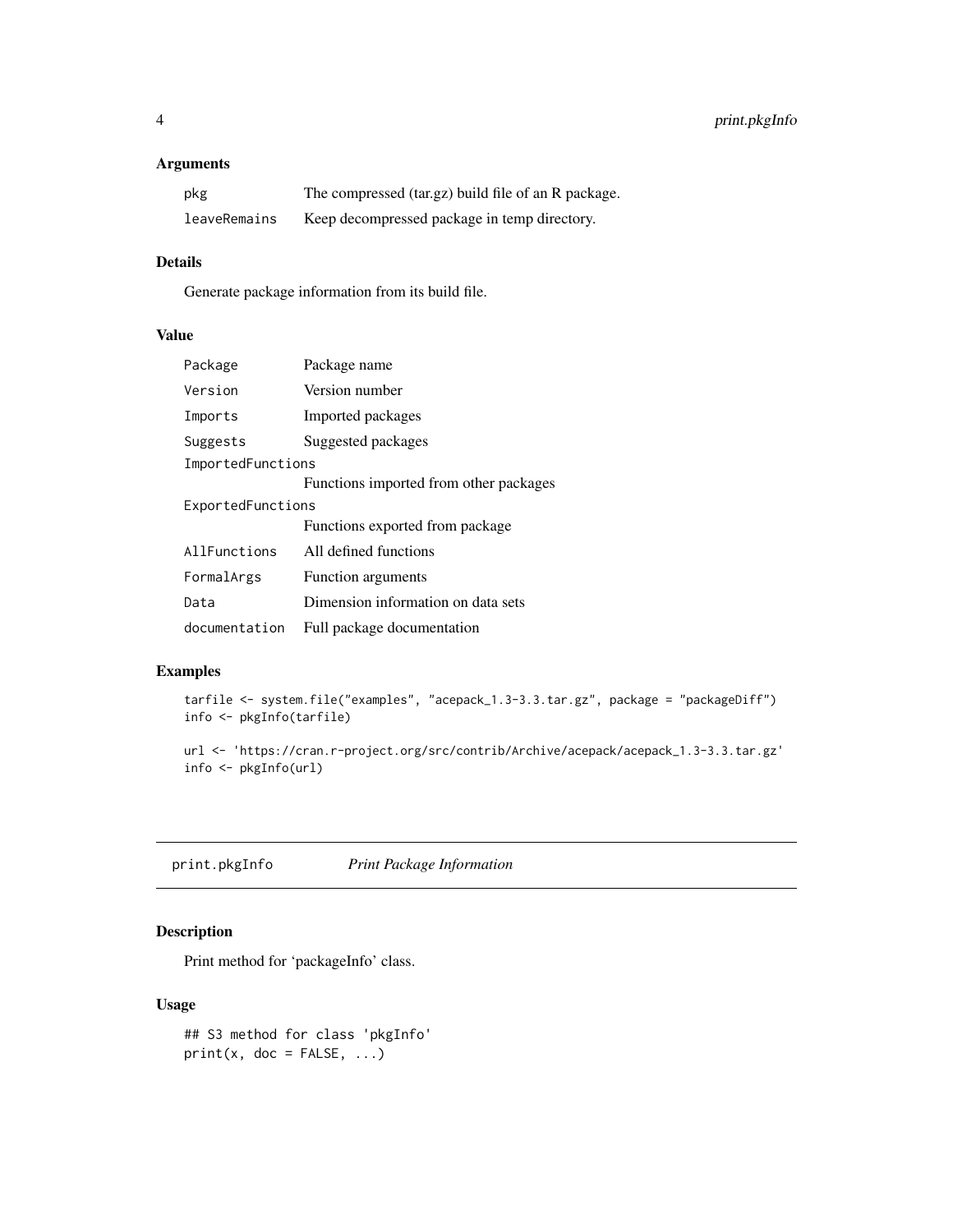#### <span id="page-4-0"></span>unzipPackage 5

#### Arguments

| $\mathsf{x}$            | A package Info object.                      |
|-------------------------|---------------------------------------------|
| doc                     | Include documentation in output.            |
| $\cdot$ $\cdot$ $\cdot$ | Additional parameters, unused at this time. |

#### Details

Print its argument and return it invisibly.

#### Examples

```
tarfile <- system.file("examples", "acepack_1.3-3.3.tar.gz", package = "packageDiff")
pkgInfo(tarfile)
```

```
url <- 'https://cran.r-project.org/src/contrib/Archive/acepack/acepack_1.3-3.3.tar.gz'
info <- pkgInfo(url)
print(info)
```
unzipPackage *Extract R Package*

#### Description

Untar an R package into a temp directory.

#### Usage

```
unzipPackage(x)
```
#### Arguments

x The compressed (tar.gz) build file of an R package, either local or URL.

#### Value

List of files extracted.

#### Examples

```
tarfile <- system.file("examples", "acepack_1.3-3.3.tar.gz", package = "packageDiff")
info <- unzipPackage(tarfile)
```